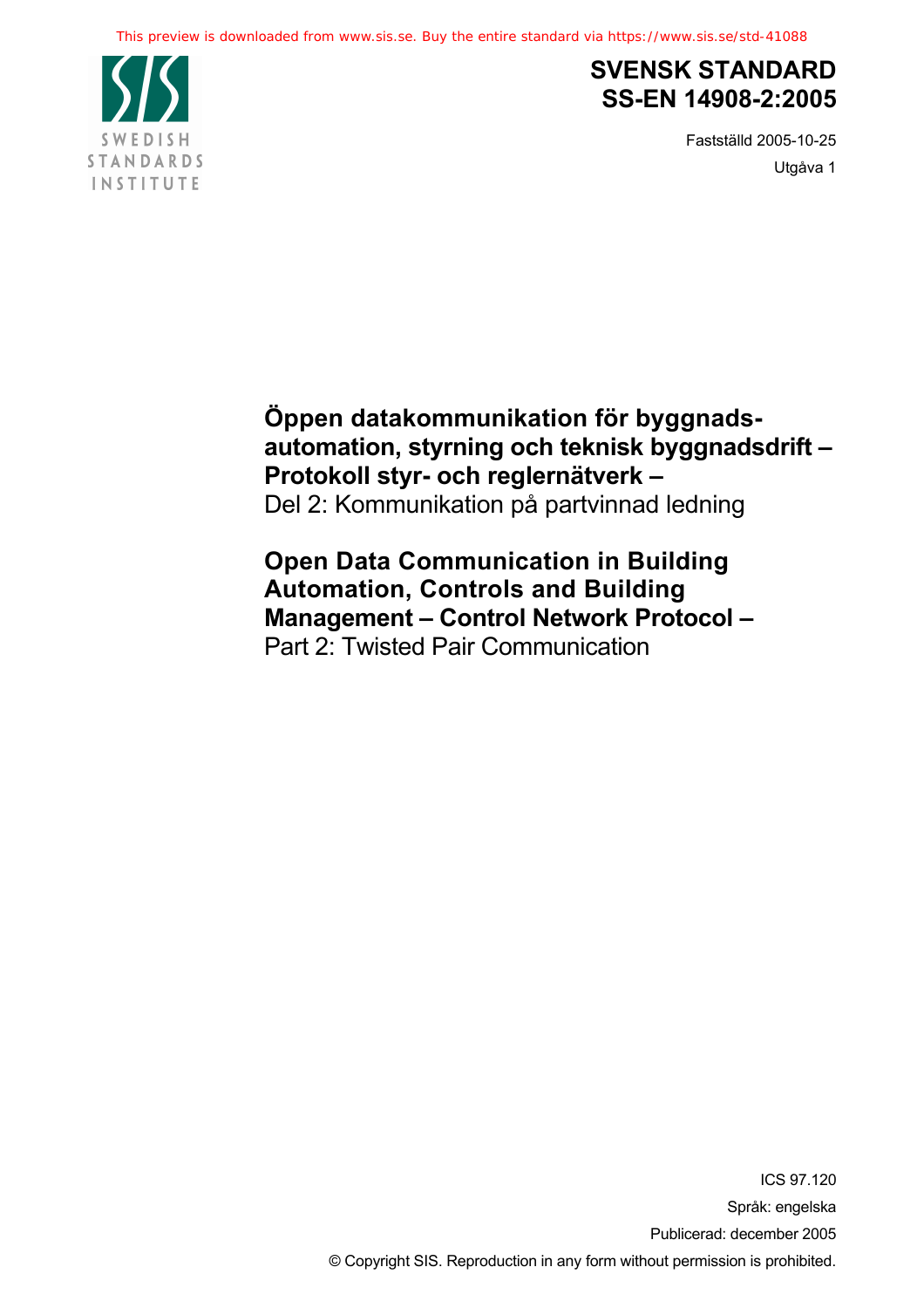Europastandarden EN 14908-2:2005 gäller som svensk standard. Standarden har tagits fram av CEN/TC 247, *Building automation, controls and building management*. Detta dokument innehåller den officiella engelska språkversionen av EN 14908-2:2005.

Denna standard beskriver den fysiska partvinnade, fria topologi (FTT-10) kanalen till styr- och reglernätverket som behandlas i del 1 av EN 14908. Kanalen stöder kommunikation med hastigheten 78,125 kbps mellan olika noder. Dokumentet beskriver lager 1 (OSI layer 1) inklusive koppling till MAC lagret och till det fysiska mediet.

EN 14908 ersätter ENV 13152-2 då EIB, Batibus och EHS ingår som grund i KNX och de är numera utbrutna ur den ursprungliga standarden.

Upplysningar om **sakinnehållet** i standarden lämnas av SIS, Swedish Standards Institute, telefon 08 - 555 520 00.

Standarder kan beställas hos SIS Förlag AB som även lämnar **allmänna upplysningar** om svensk och utländsk standard. *Postadress*: SIS Förlag AB, 118 80 STOCKHOLM *Telefon*: 08 - 555 523 10. *Telefax*: 08 - 555 523 11 *E-post*: sis.sales@sis.se. *Internet*: www.sis.se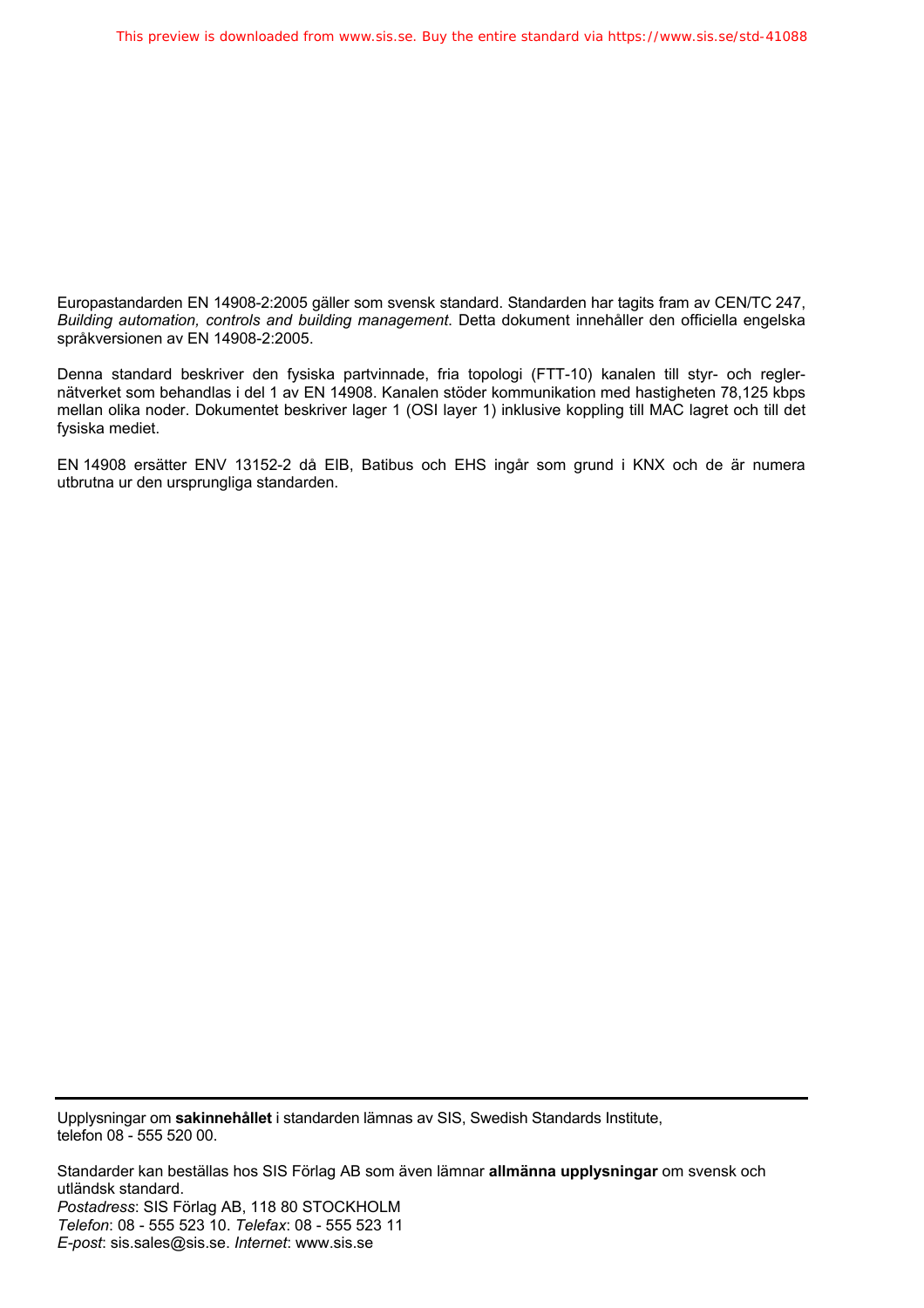# EUROPEAN STANDARD NORME EUROPÉENNE EUROPÄISCHE NORM

## **EN 14908-2**

October 2005

ICS 97.120 Supersedes ENV 13154-2:1998

English Version

## Open Data Communication in Building Automation, Controls and Building Management - Control Network Protocol - Part 2: Twisted Pair Communication

Réseau ouvert de communication de données pour l'automatisation, la régulation et la gestion techniques du bâtiment - Protocole de réseau pour le bâtiment - Partie 2 : Communications par paires torsadées

Firmenneutrale Datenkommunikationn für die Gebäudeautomation und Gebäudemanagement - Gebäudedatennetzprotokoll - Teil 2: Kommunikation über paarig verdrillte Leitungen

This European Standard was approved by CEN on 11 August 2005.

CEN members are bound to comply with the CEN/CENELEC Internal Regulations which stipulate the conditions for giving this European Standard the status of a national standard without any alteration. Up-to-date lists and bibliographical references concerning such national standards may be obtained on application to the Central Secretariat or to any CEN member.

This European Standard exists in three official versions (English, French, German). A version in any other language made by translation under the responsibility of a CEN member into its own language and notified to the Central Secretariat has the same status as the official versions.

CEN members are the national standards bodies of Austria, Belgium, Cyprus, Czech Republic, Denmark, Estonia, Finland, France, Germany, Greece, Hungary, Iceland, Ireland, Italy, Latvia, Lithuania, Luxembourg, Malta, Netherlands, Norway, Poland, Portugal, Slovakia, Slovenia, Spain, Sweden, Switzerland and United Kingdom.



EUROPEAN COMMITTEE FOR STANDARDIZATION COMITÉ EUROPÉEN DE NORMALISATION EUROPÄISCHES KOMITEE FÜR NORMUNG

**Management Centre: rue de Stassart, 36 B-1050 Brussels**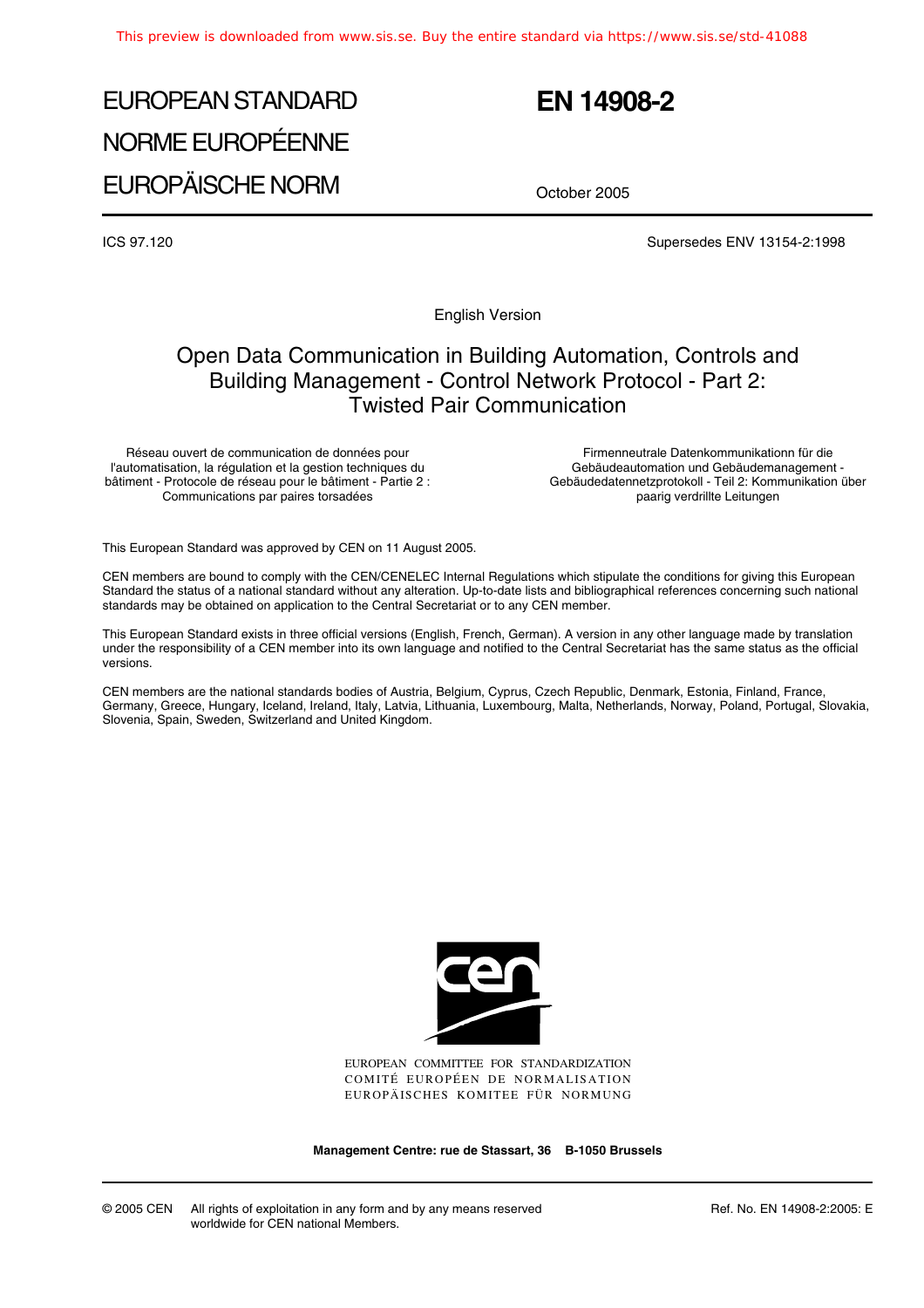## **Contents**

| 1                                                                           |  |  |  |
|-----------------------------------------------------------------------------|--|--|--|
| $\mathbf{2}$                                                                |  |  |  |
| 3                                                                           |  |  |  |
| 4<br>4.1<br>4.2<br>4.3<br>4.3.1<br>4.3.2<br>4.4<br>441<br>442<br>4.5<br>4.6 |  |  |  |
| 5<br>5.1<br>5.2<br>5.3<br>5.4                                               |  |  |  |
| 6<br>6.1<br>6.2<br>6.3<br>6.3.1<br>6.3.2<br>6.3.3<br>6.4                    |  |  |  |
| $\overline{7}$                                                              |  |  |  |
|                                                                             |  |  |  |
|                                                                             |  |  |  |
|                                                                             |  |  |  |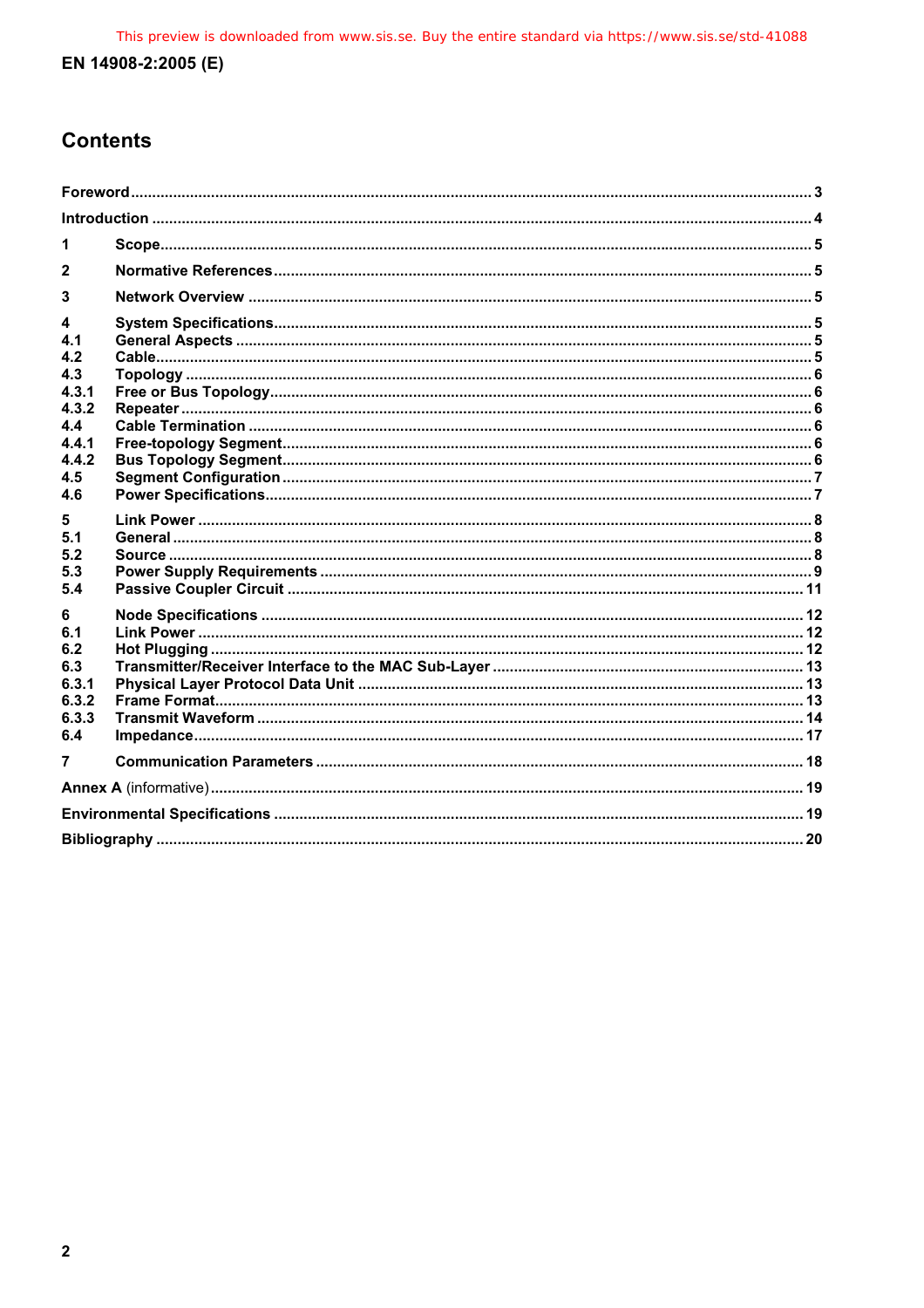## **Foreword**

This European Standard (EN 14908-2:2005) has been prepared by CEN /TC 247, "Building Automation, Controls and Building Management", the secretariat of which is held by SNV.

This European Standard shall be given the status of a national standard, either by publication of an identical text or by endorsement, at the latest by April 2006, and conflicting national standards shall be withdrawn at the latest by April 2006.

This European Standard supersedes ENV 13154—2:1998.

This publication is copyright under the Berne Convention and the Universal Copyright Convention. No part of this publication may be reproduced, stored in a retrieval system, or transmitted, in any form or by means, electronic, mechanical, photocopying, recording, or otherwise, without the permission of the European Committee for Standardization (CEN), the European Committee for Electrotechnical Standardization (CENELEC), their National Standards Bodies and their Licensees to reproduce this European Standard in full and including this copyright notice for the purposes of European standardisation.

This European Standard is part of a series of standards for open data transmission in building automation, control and in building management systems. The content of this European Standard covers the data communications used for management, automation/control and field functions.

EN 14908-2 is part of a series of European Standards under the general title *Control Network Protocol (CNP)*, which comprises the following parts:

Part 1: *Protocol Stack<sup>1</sup>*

Part 2: *Twisted Pair Communication1*

Part 3: *Power Line Channel Specification<sup>1</sup>*

Part 4: *IP-Communication1*

According to the CEN/CENELEC Internal Regulations, the national standards organizations of the following countries are bound to implement this European Standard: Austria, Belgium, Cyprus, Czech Republic, Denmark, Estonia, Finland, France, Germany, Greece, Hungary, Iceland, Ireland, Italy, Latvia, Lithuania, Luxembourg, Malta, Netherlands, Norway, Poland, Portugal, Slovakia, Slovenia, Spain, Sweden, Switzerland and United Kingdom.

 $\overline{a}$ 

<sup>1</sup> Under preparation.

<sup>1</sup> Under preparation.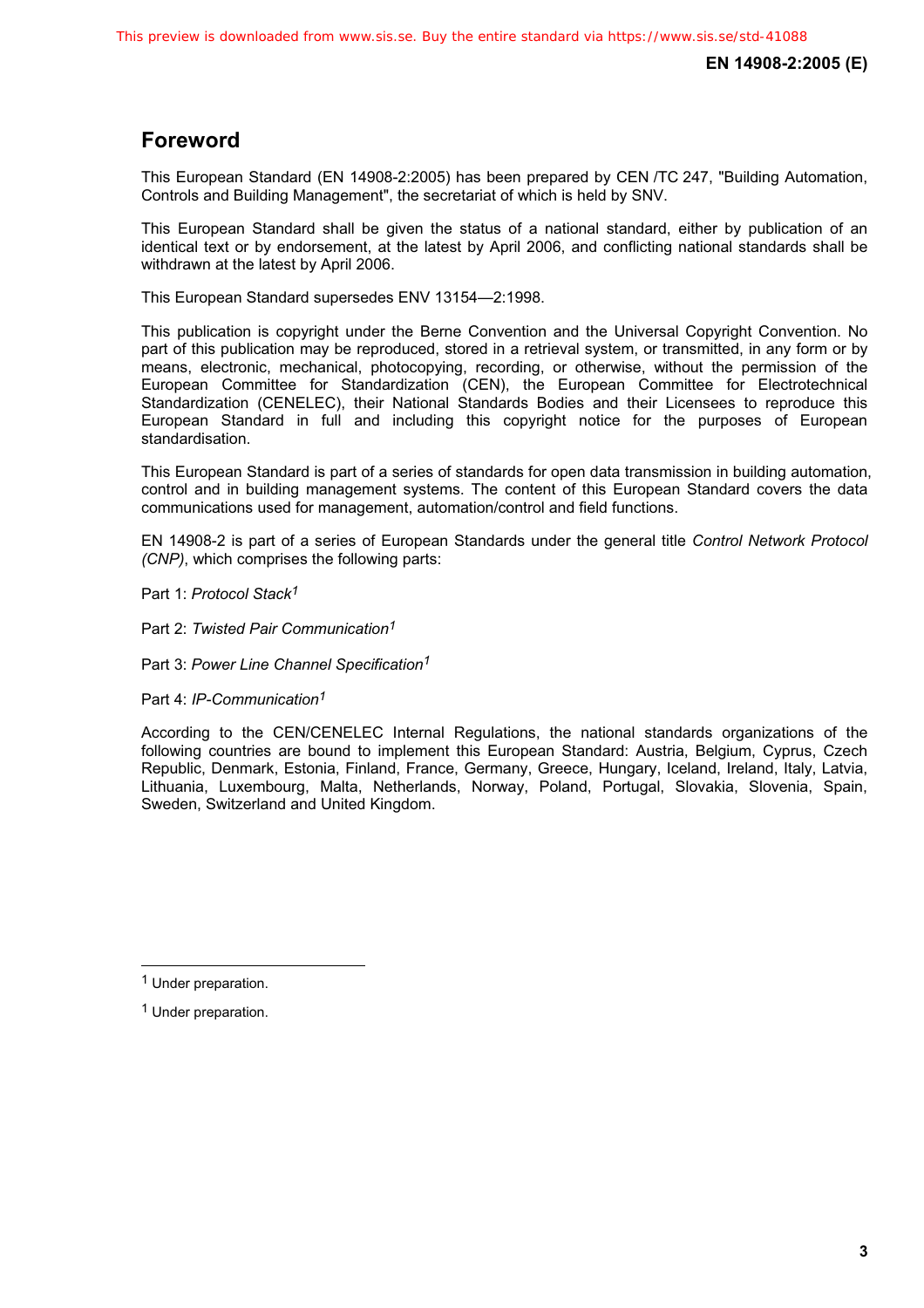**EN 14908-2:2005 (E)** 

### **Introduction**

This European Standard has been prepared to provide mechanisms through which various vendors of building automation, control, and building management systems may exchange information in a standardised way. It defines communication capabilities.

This European Standard is to be used by all involved in design, manufacture, engineering, installation and commissioning activities.

This European Standard has been made in response to the essential requirements of the Constructive Products Directive.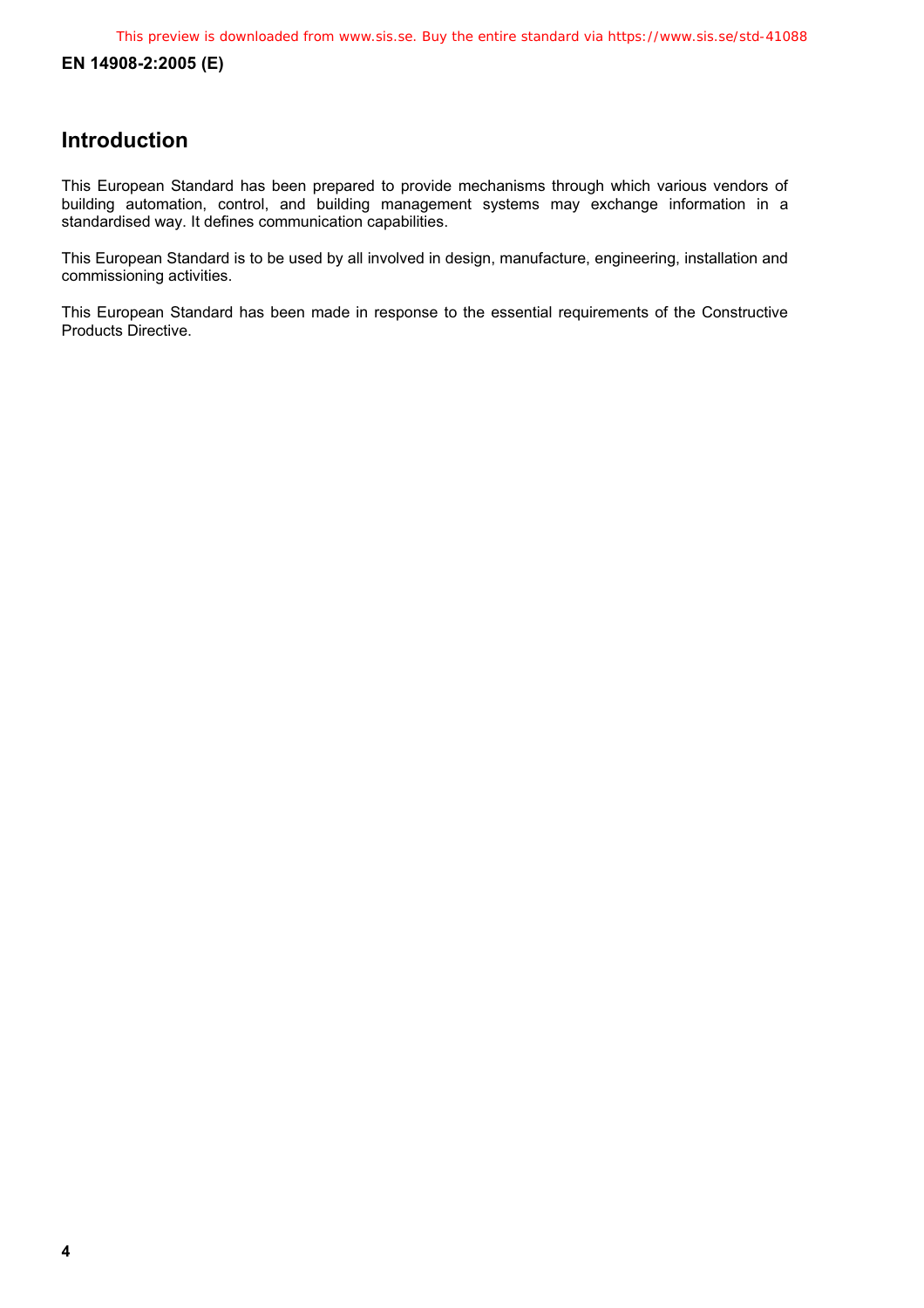#### **1 Scope**

This European Standard specifies the control network protocol (CNP) free-topology twisted-pair channel and serves as a companion European Standard to prEN14908-1. The channel supports communication at 78,125 kbps between multiple nodes, each of which consists of a transceiver, a protocol processor, an application processor, a power supply, and application electronics.

This European Standard covers the complete physical layer (OSI Layer 1), including the interface to the Media Access Control (MAC) sub-layer and the interface to the medium. Parameters that are controlled by other layers but control the operation of the physical layer are also specified.

#### **2 Normative References**

The following referenced documents are indispensable for the application of this European Standard. For dated references, only the edition cited applies. For undated references, the latest edition of the referenced document (including any amendments) applies.

EN 14908-1:2005, *Open Data Communication in Building Automation, Controls and Building Management - Building Network Protocol - Part 1: Protocol Stack.*

EN 50173-1, *Information technology - Generic cabling systems- Part 1: General requirements and office areas* 

#### **3 Network Overview**

The CNP free-topology twisted-pair channel supports up to 128 nodes on a single network segment with an optional link power source that supplies DC power to the nodes on the network. The channel is specified to support free-topology wiring, and will accommodate bus, star, loop, or any combination of these topologies. The total network length and number of nodes may be extended by use of CNP channel physical layer repeaters, or CNP compliant routers. The channel data rate is 78,125 kbps. Nodes can be either locally powered or link powered. A link-powered node derives its power from the network. The power is delivered on the same two conductors that carry data. Nodes are polarity-insensitive with respect to data as well as DC power. A locally powered node derives its power from a local source. The data is transmitted using Differential Manchester encoding, which is polarity-insensitive.

#### **4 System Specifications**

#### **4.1 General Aspects**

This section specifies the cable type used, terminations required with bus or free topology, maximum node counts and distances for link and locally powered schemes, and the maximum steady state power that can be drawn from the link power supply.

#### **4.2 Cable**

The cable shall conform to EN 50173-1.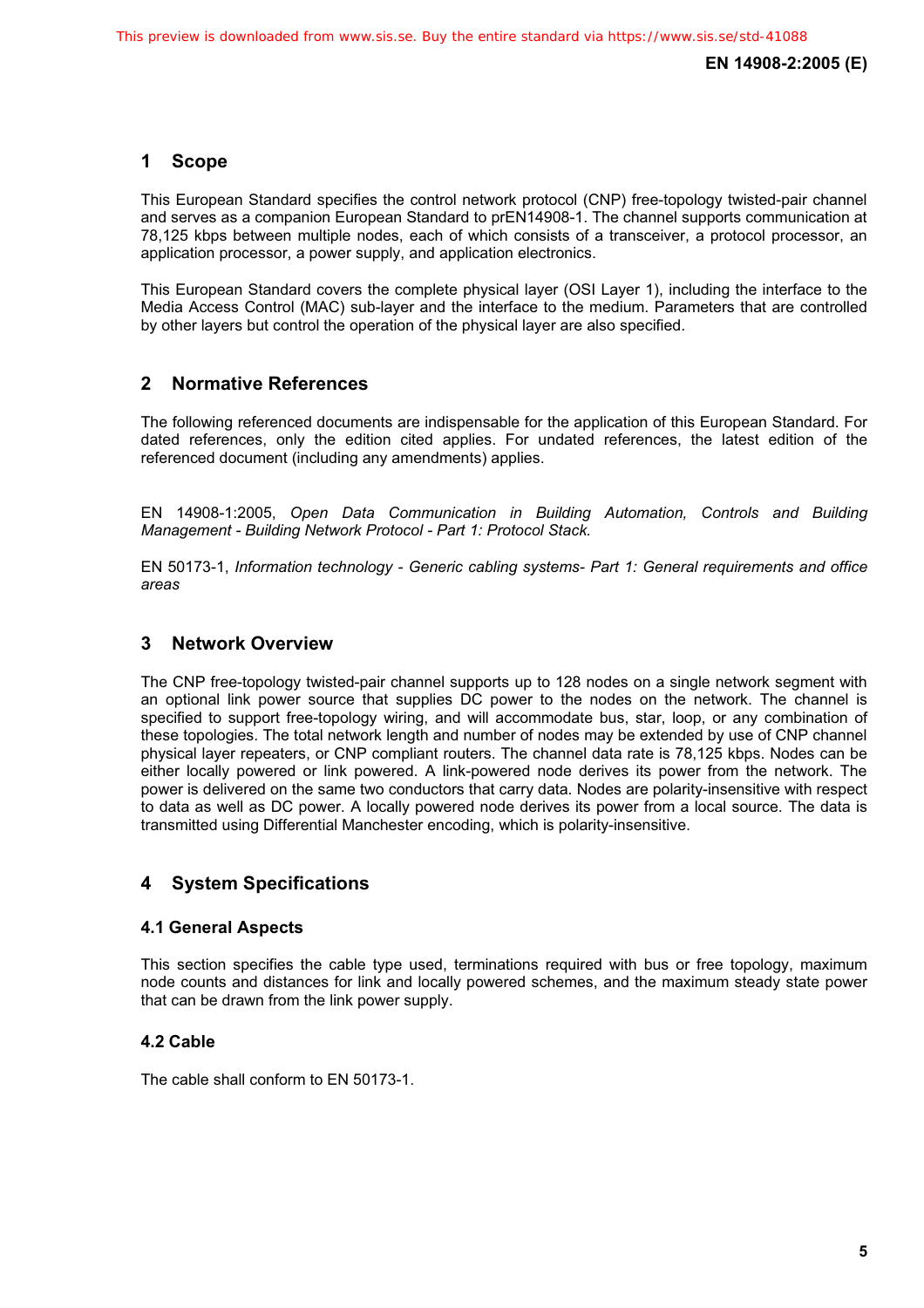#### **EN 14908-2:2005 (E)**

#### **4.3 Topology**

#### **4.3.1 Free or Bus Topology**

The network may use either a singly-terminated free topology or a doubly-terminated bus topology.

#### **4.3.2 Repeater**

Two network segments may be interconnected with a channel physical layer repeater. No more than one physical layer repeater shall be in a path between any two nodes on a network. Physical layer repeaters shall not be interconnected in such a way as to create a loop.

Each port of a physical layer repeater shall meet the specifications stated in 6.2, 6.3.3, and 6.4. The delay through the repeater shall not exceed 36 µs.

#### **4.4 Cable Termination**

#### **4.4.1 Free-topology Segment**

A free-topology segment shall have a single termination. If the segment is locally powered, an RC network as shown in Figure 1 shall be used, with R1 = 52,3 Ω ± 1 %, 1/8 W. The termination may be located anywhere on the segment. If the segment is link-powered, the termination shall be provided by the link power source. See Figure 5. The link power source and termination may be located anywhere on the segment.

#### **4.4.2 Bus Topology Segment**

A bus topology segment shall have two terminations, one at each end of the bus. If the segment is locally powered, an RC network as shown in Figure 1 shall be used, with R1 = 105 Ω ± 1 %, 1/8 W at each end. If the segment is link-powered, the link power source shall provide one termination. See Figure 5. The other termination shall be an RC network as shown in Figure 1, with R1 = 105  $\Omega$  ± 1 %, 1/8 W.



**Key**

**1 Network Connection** 

**Figure 1 — Termination**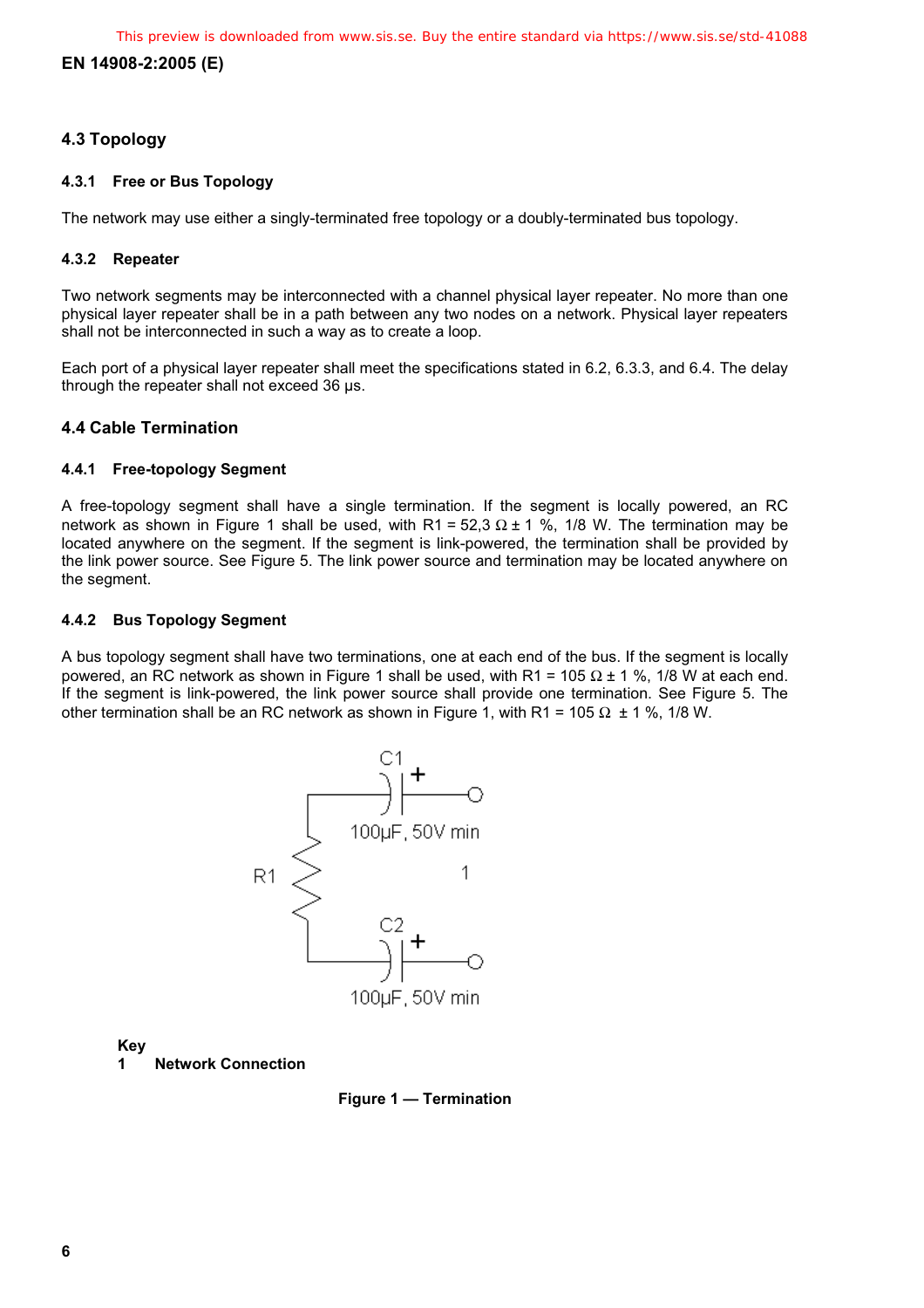#### **4.5 Segment Configuration**

A free-topology twisted-pair channel shall support up to 128 link-powered or 64 locally-powered nodes at a maximum bit error rate of 1 in 100 000. Both types of nodes shall be supported on a given segment, provided the following constraint is met:

 $(1\times$  number of link powered nodes) +  $(2\times$  number of locally powered nodes)  $\leq$ 128

Table 1 shows the maximum bus length for a bus-topology segment.

Table 2 shows the maximum node-to-node distance and maximum wire length for a free-topology segment. The distance from each node to each of the other nodes and to the link power source shall not exceed the maximum node-to-node distance. If multiple paths exist, e.g., a loop topology, then the longest path shall be used for the calculations. The maximum wire length is the total amount of wire connected to a network segment.

|  | Table 1 — Bus-Topology Distance Specifications |  |  |
|--|------------------------------------------------|--|--|
|--|------------------------------------------------|--|--|

| Maximum Bus<br>Length | Maximum Stub<br>Length | Units  |
|-----------------------|------------------------|--------|
| 600                   |                        | meters |

**Table 2 — Topology Distance Specifications** 

| Maximum<br>Node-to-node<br>Distance | Maximum Total<br>Wire length | Units  |
|-------------------------------------|------------------------------|--------|
| 250                                 | 450                          | metres |

#### **4.6 Power Specifications**

The sum of the steady-state power drawn by all nodes on a segment shall not exceed 36,5 watts. For each branch, the sum of the products of each node's distance multiplied by that node's power shall not exceed a constant:

$$
P_1 \times d_1 + P_2 \times d_2 + P_3 \times d_3 + \ldots \leq C \times \alpha \tag{1}
$$

where

- ⎯ C is a constant, dependent on wire type, taking into account manufacturing tolerance and all other variations except wire temperature;
- $\sim$  C = 1,9 x 10<sup>3</sup> watt-meters;
- $\qquad$  P<sub>i</sub> = Node power, i.e., the maximum steady-state power drawn by node 'i' from the network, in watts;
- d<sub>i</sub> = Node distance, i.e., the distance of node 'i' from the link power source, in meters;
- $\alpha$  = 1/(1 + 0,00393  $*$  (temp 25°C)), accounting for average wire temperature.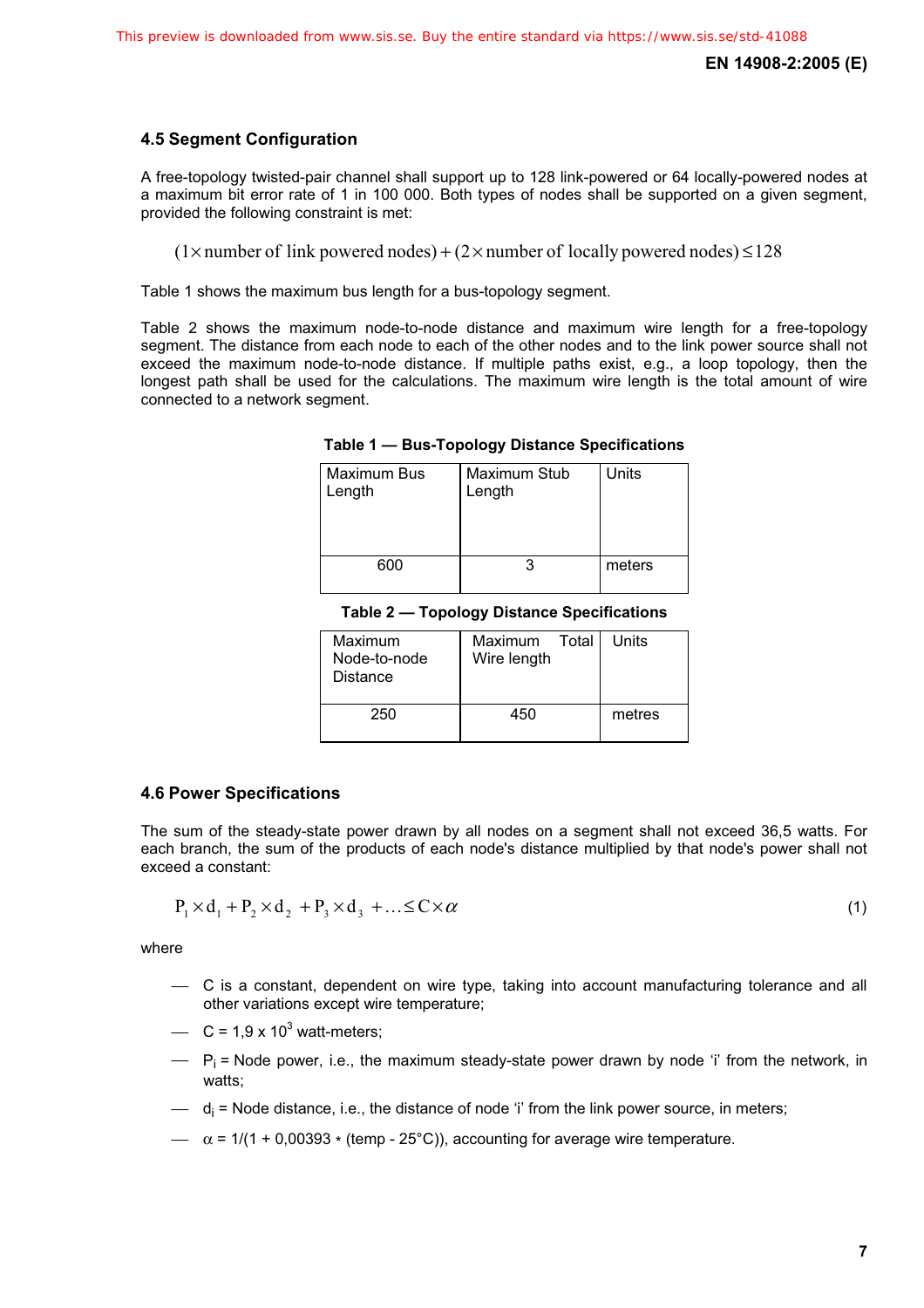#### **EN 14908-2:2005 (E)**

#### **5 Link Power**

#### **5.1 General**

A link-powered node derives its power from the network. The power is delivered on the same two conductors that carry data.

#### **5.2 Source**

The link power source shall consist of a passive coupler together with a power supply having special attributes. The requirements for the power supply for proper system operation include its start-up behaviour, tolerance to direct shorts across its output, and output voltage regulation. A schematic for the coupler is also included. The combination coupler/power supply block diagram is shown in Figure 2. Any deviations from the power supply requirements and coupler schematic (Figure 5) are allowed provided that the link power source design is electrically equivalent.



**Key**

- 1 Power Supply<br>2 Coupler
- **Coupler**
- 
- 3 Line<br>4 Input
- 4 Input<br>5 Neutr **Neutral**
- 
- 6 Earth<br>7 Vin +  $V$ in  $+$
- 8 Vin –
- 9 Net +
- 10 Net –
- 11 Network
- 12 Output

#### **Figure 2 — Link Power Source**

The differential DC output voltage of the link power source shall be 41,0 VDC – 42,4 VDC over full operating conditions. Under normal (non-fault) conditions, the link power source shall "centre" the output voltage with respect to earth ground, resulting in +21 V and -21 V outputs at "Net+" and "Net-" respectively. The link power source shall recover after a continuous direct short across the output and shall properly restart the link powered network.

An earth reference terminal is required if the coupler is not grounded via the power supply.